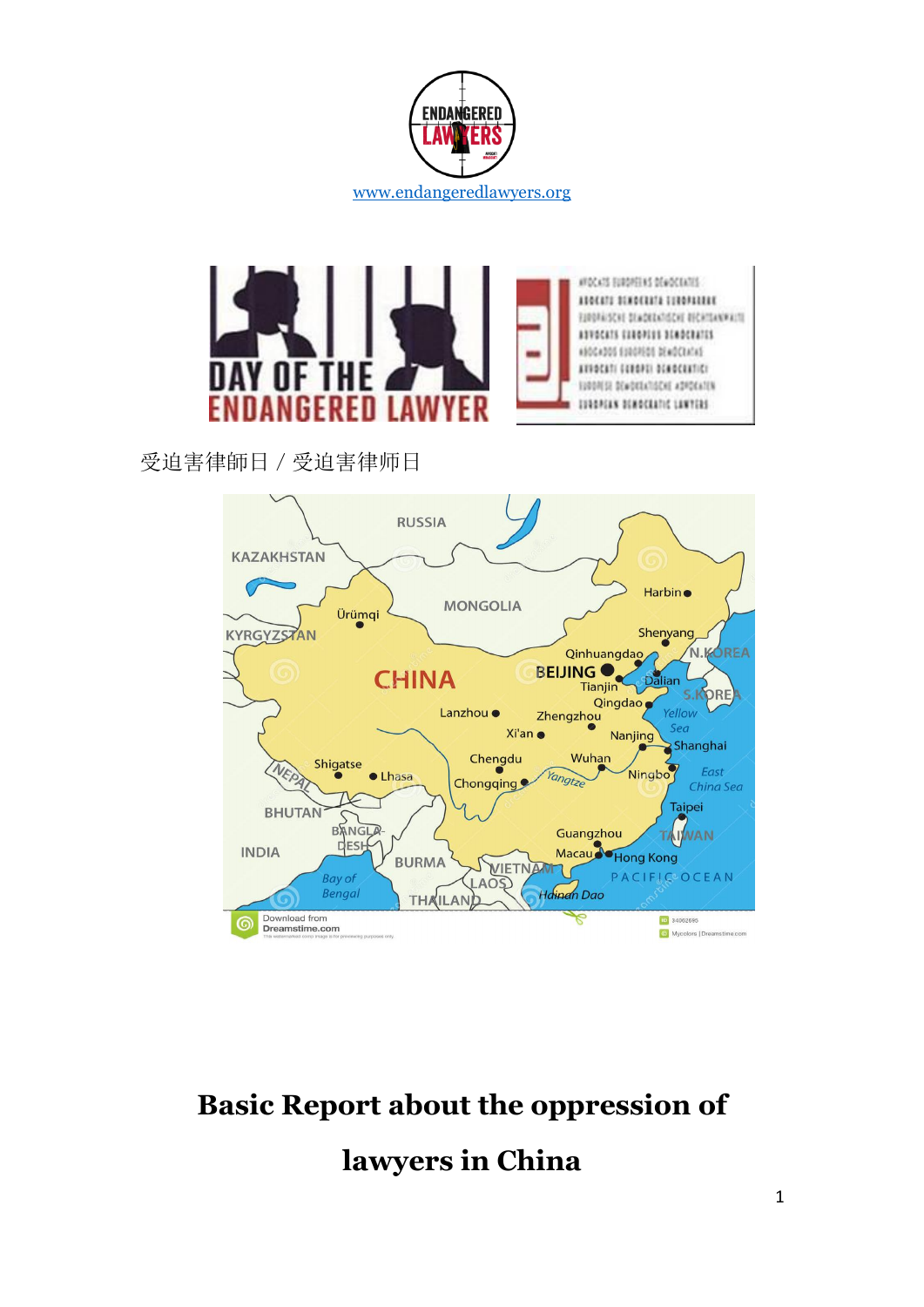

Approximately 300,000 lawyers are practising in China. Lawyers in China are closely monitored by the State for their work. Apart from direct intervention from the judicial bureaus and the lawyers association, lawyers are kept under control also by a controversial Annual Inspection system. In order to continue their practice, lawyers have to submit their lawyer's licence to the judicial bureau, the executive branch of the judiciary, for inspection on an annual basis. They will be scrutinised for the cases they handled, especially the so-called "politically sensitive" ones, which are often with human rights and/or rule of law implications. A lawyer who fails the inspection will not be given a stamp on his or her licence. The stamp, which is an administrative measure and without legal basis, will determine if a lawyer can continue his or her practice in the following year. The authorities may also suspend the lawyer's practice by holding the licence for a prolonged period of time, hence stopping the lawyer from practising.

In their daily practice, lawyers also encounter harassment and intimidation by the public security officers, a special branch of the police, and by the courts. They could be forbidden to meet their clients and/or to have access to files, often and again for the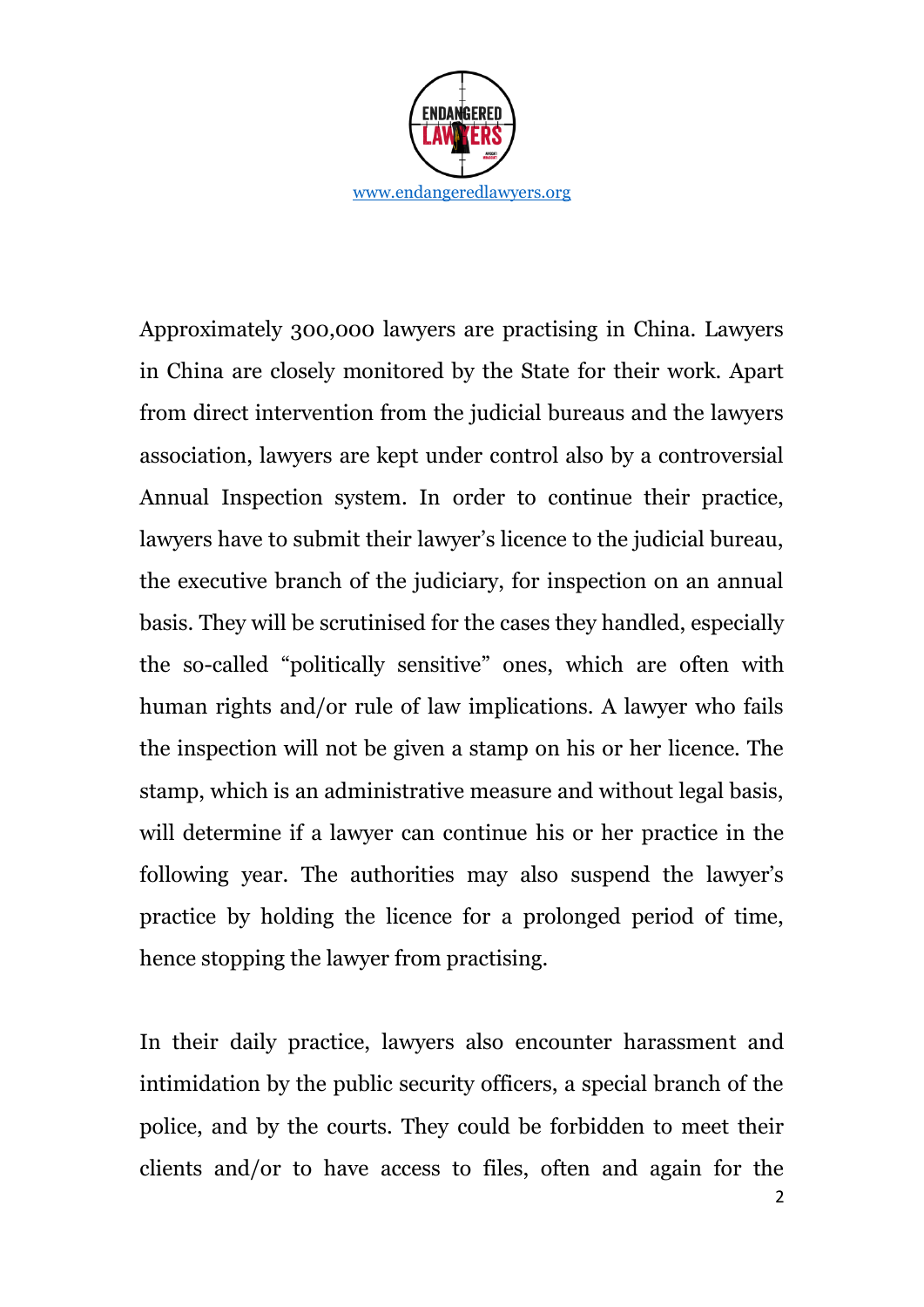

so-called politically sensitive cases. Situations of this kind may result in lawyers being criminally detained or subjected to violence if they insist that their procedural rights or due process be observed. Other measures against the rights of lawyers include forcing them and their family to constantly move home and/or forbidding them from travelling outside the country.

## **International treaties**

China has ratified the following international human rights treaties (date of ratification):

- ‧ Convention on the Elimination of All Forms of Discrimination against Women (1980); International Convention on the Elimination of All Forms of Racial Discrimination (1981);
- ‧ Convention against Torture and Other Cruel, Inhuman or Degrading Treatment or Punishment (1988);
- ‧ Convention on the Rights of the Child (1992);
- International Covenant on Economic, Social and Cultural Rights (2001);
- ‧ Convention on the Rights of Persons with Disabilities (2008)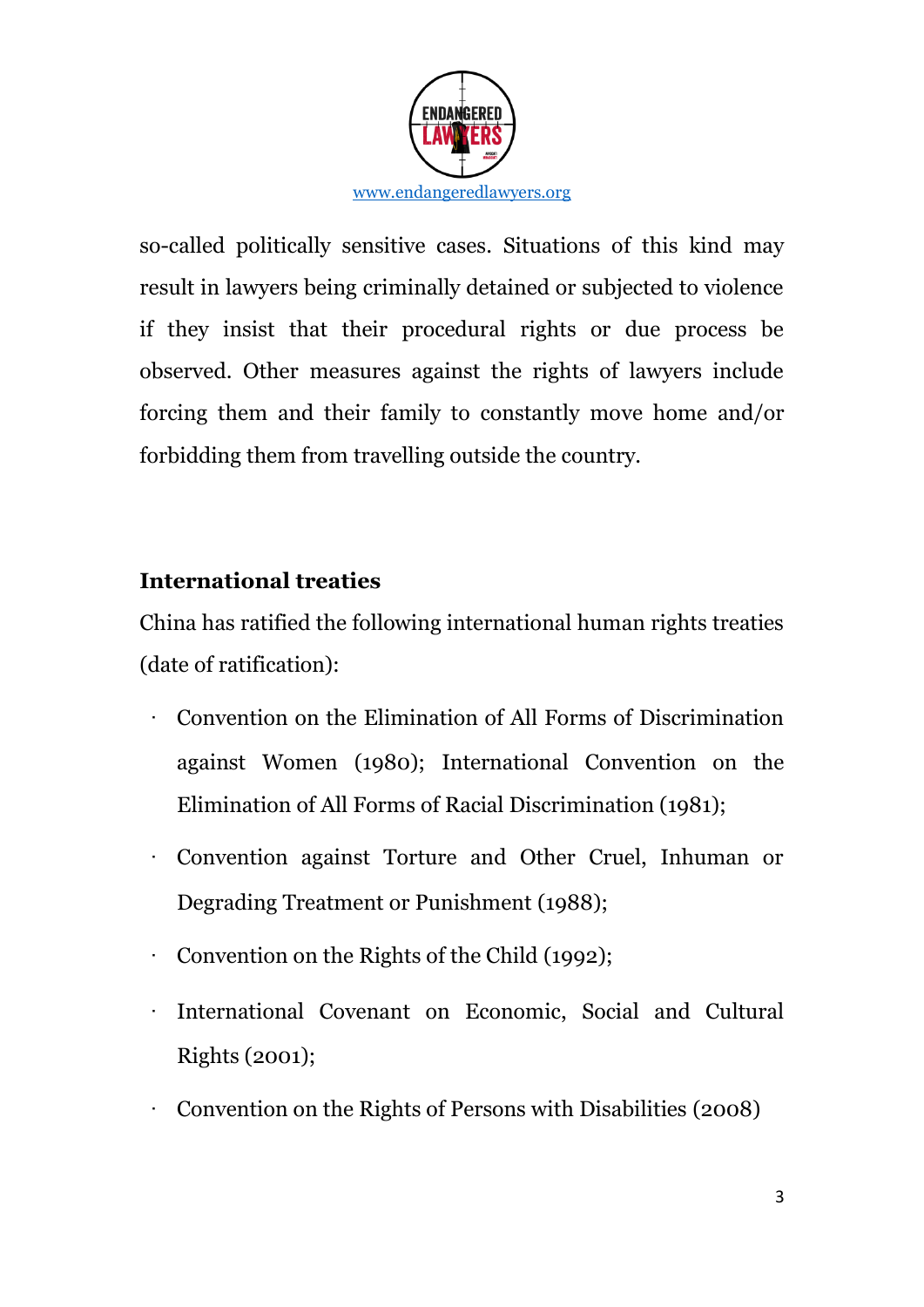

China has signed but not ratified the following treaty:

International Covenant on Civil and Political Rights (signed in 1998)

China has also supported the Basic Principles on the Role of Lawyers adopted by the 8<sup>th</sup> United Nations Congress on the Prevention of Crime and the Treatment of Offenders in Havana, Cuba, in 1990, which inter alia, obliges the State to protect lawyers.

In China, the defects in the Criminal Law (CL) and the Criminal Procedure Law (CPL) have also put the rights of lawyers at risk. While the CL provides the authorities with arbitrary powers to bring criminal charges against lawyers, articles 306 and 309, for instance, the CPL can subject detained lawyers to prolonged pre-trial detention with deprivation of rights under various pretexts, articles 37 and 73, for instance. As past experiences reveal, lawyers held under this kind of situation could be subjected to torture or inhuman treatment.

Lawyer Pu Zhiqiang was sentenced on December 22, 2015 after being detained for over 19 months. He was found guilty of "inciting ethnic hatred" as well as "picking quarrels and provoking trouble".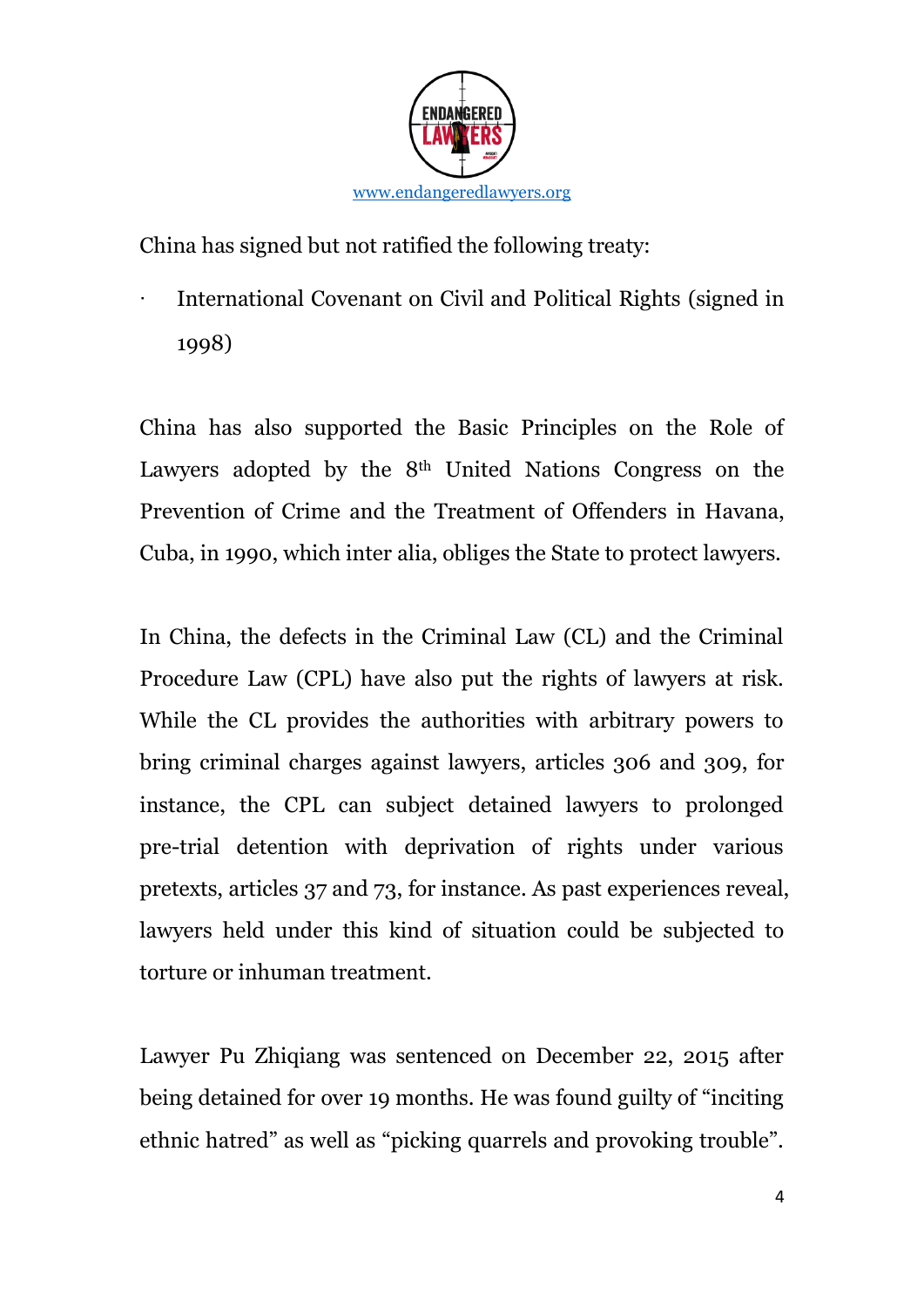

Another lawyer recently imprisoned is Tang Jingling. He was sentenced to five years imprisonment in January 2016, 20 months after his first detention in May 2014, for "inciting subversion of state power". Most recently, the director of the Fengrui Law Firm, which is at the centre of the 709 crackdown, was sentenced to seven years imprisonment for allegedly "subverting state power".

## **709 Crackdown of Human Rights Lawyers and Defenders**

On July 9, 2015, human rights lawyer Wang Yu and her family disappeared in the middle of the night. Thereafter, a large numbers of human rights lawyers and defenders were persecuted in a concerted manner on an unprecedented scale. The crackdown resulted in an outcry and attention from the international community including legal professionals.

So far over 300 lawyers and defenders have been targeted. They were either summoned or temporarily detained, and subsequently 24 were formally arrested. Many of these 24 were arrested after being held for six months incommunicado.

From August 2 to 5, 2016, four of the lawyers were sentenced during controversial trials. The four cases involved human rights lawyer Zhou Shifeng (director of the Beijing Fengrui Law Firm) as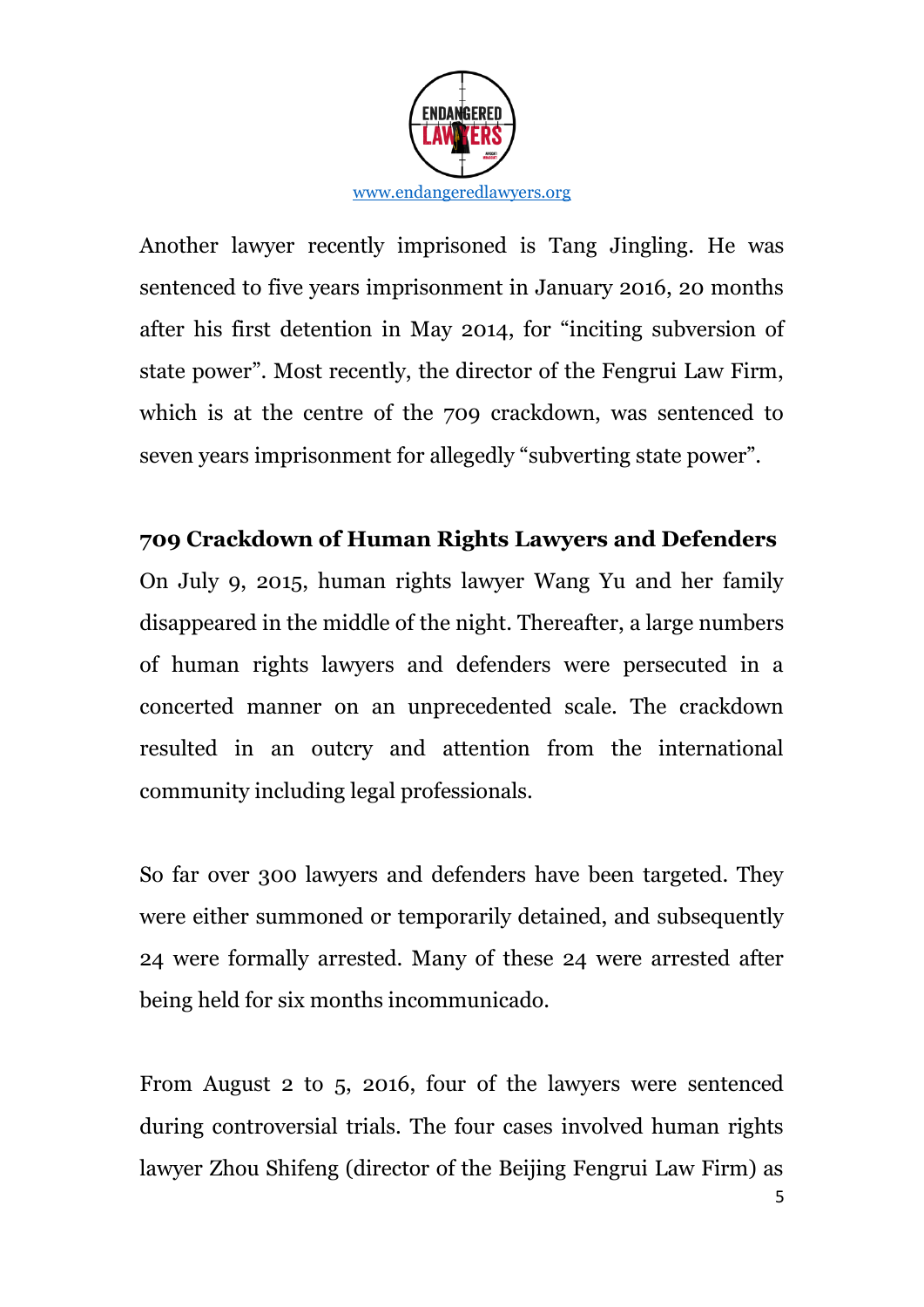

well as human rights defenders Hu Shigen, Zhai Yanmin and Gou Hongguo. All were charged with the crime of "subverting state power".

According to Amnesty International 245 lawyers and activists have been targeted since July 9, 2015, when the crackdown started.

Many different lawyers organisations and human rights organisations have expressed their outrage about the mass arrests. For example, the Lawyers for Lawyers foundation, the International Association of People's Lawyers monitoring committee on attacks on lawyers, Lawyers' Rights Watch Canada and the Hong Kong-based China Human Rights Lawyers Concern Group. Amongst other issues, they have focused on the forced disappearances and the detention of lawyers as criminal suspects and intimidation. Many lawyers organisations, Bar associations and human rights organisations have signed joint letters to express their worries about the detention and harassment of lawyers.

The CCBE, the Council of Bars and Law Societies of Europe, has recently sent a protest letter to the Chinese government urging the Chinese government to take effective steps to drop all charges against the lawyers and to order the immediate release of the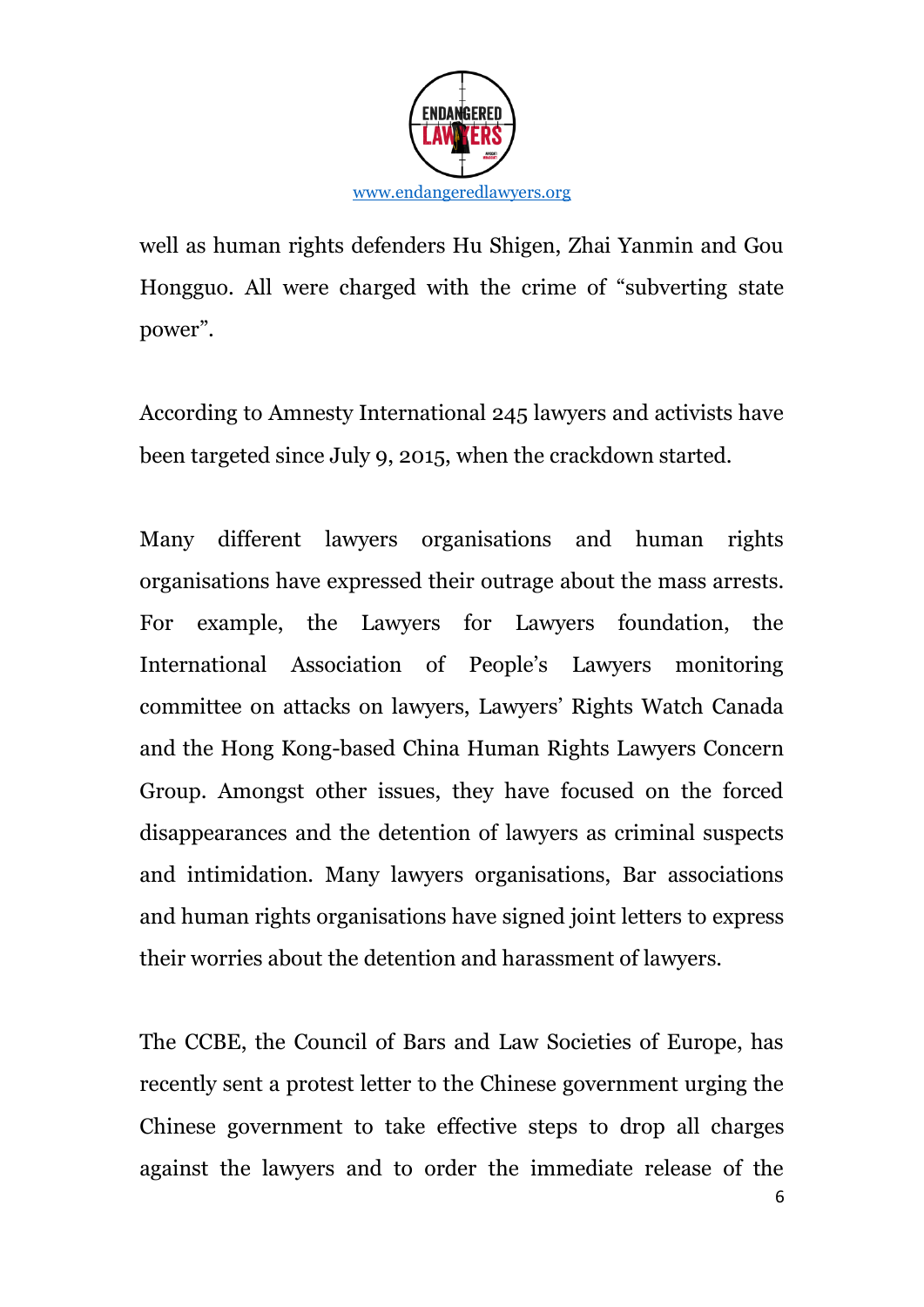

detained lawyers; it is believed that the charges against these lawyers are solely motivated by their legitimate and peaceful defence of human rights.

It is sad and shocking that the charges against the lawyers and also their legal assistants fall under security-related crimes. Most of the arrested lawyers are accused of subversion of state power or inciting subversion of state power. With the effect that their rights to due process are suspended and that they suffer extended detention periods during which they are often deprived of access to their lawyers.

Many of these arrested lawyers and there assistants have been detained incommunicado. It is outrageous that even after many months in jail they were still not able to meet their defence counsel. Incommunicado detention often makes torture and inhuman treatment possible.

Even the families of arrested lawyers were requested to persuade these lawyers to "confess their mistakes" on a film and to incriminate themselves, which is in our opinion an attack on the integrity of evidence collection during police investigations.